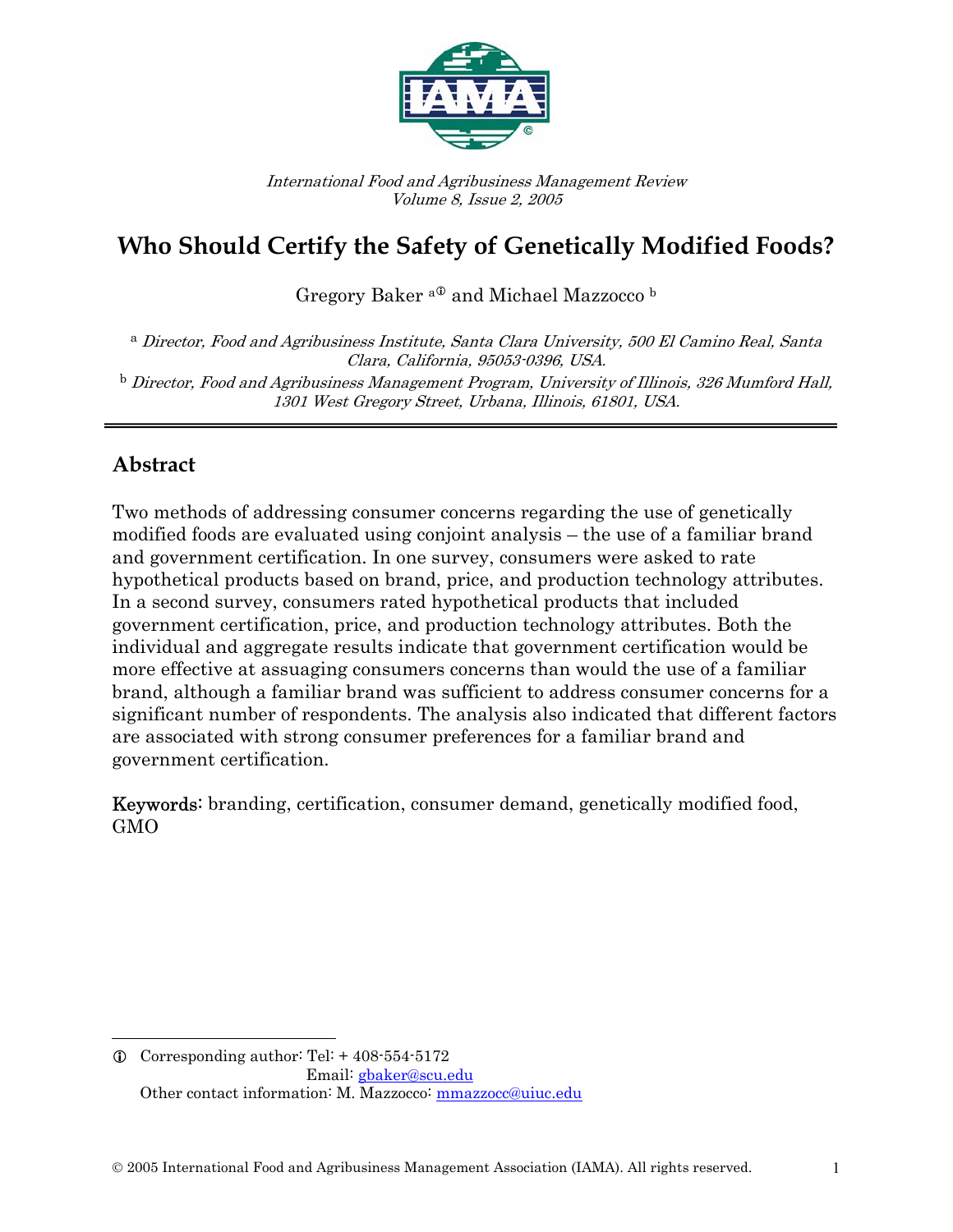## **Introduction**

The introduction of genetically modified organisms (GMOs), that is organisms with DNA from foreign organisms, has been received with mixed reaction by consumers. Nonetheless, in the U.S., farmers have increasingly adopted genetically modified (GM) varieties. In 2003, plantings of GM corn, soybeans, and upland cotton are estimated to represent 38%, 80%, and 70% of acres planted (U.S. Department of Agriculture, National Agricultural Statistics Service, 2003), respectively, up from 25%, 52%, and 56% in 2000 (U.S. Department of Agriculture, National Agricultural Statistics Service, 2000). GM food products have, for the most part, received little attention from the media and consumer groups in the U.S. The introduction of bST and the inadvertent use of the GM StarLink corn in Taco Shells are two notable exceptions. On the other hand, some U.S. companies have fueled the debate by advertising that they will not use GM food ingredients. Gerber puts "NO GMO's" labels on its baby food, whereas Ben and Jerry's products include the statement "The family farmers who supply our milk and cream pledge not to treat their cows with rBGH."

The reaction in Europe has been much more severe. In the U.K., two of the three major supermarkets have bowed to consumer pressure and promised that their house-brand meat and dairy products will be produced from animals that will not receive GM feed (Moore). Furthermore, the European Union had imposed a moratorium on the introduction of new GM crops since 1999. In April, 2004, a law passed by the European Parliament required that food products with GM content of greater than 0.9% include the label "This product contains genetically modified organisms."

#### Food Quality Attributes

In considering how to convey product attribute information to consumers, it is important to distinguish between the different types of attributes. Nelson classified attributes as either search or experience. Search attributes are those characteristics whose qualities can be discovered during the search process, prior to the purchase of a good. On the other hand, experience attributes may only be determined after purchasing the product. Using fresh apples as an example, color and external blemishes would be search attributes, whereas flavor and sweetness would be experience attributes. Darby and Karni identified a third category of attributes, which they call credence attributes. They define credence attributes as "those which, although worthwhile, cannot be evaluated in normal use." Credence attributes are not easily discovered by consumers or are discovered only at great cost. Caswell argues that food safety and food process qualities are credence attributes because consumers cannot reliably determine the process used, nor evaluate its quality. Likewise, nutrition is a credence attribute (Caswell and Mojduszka).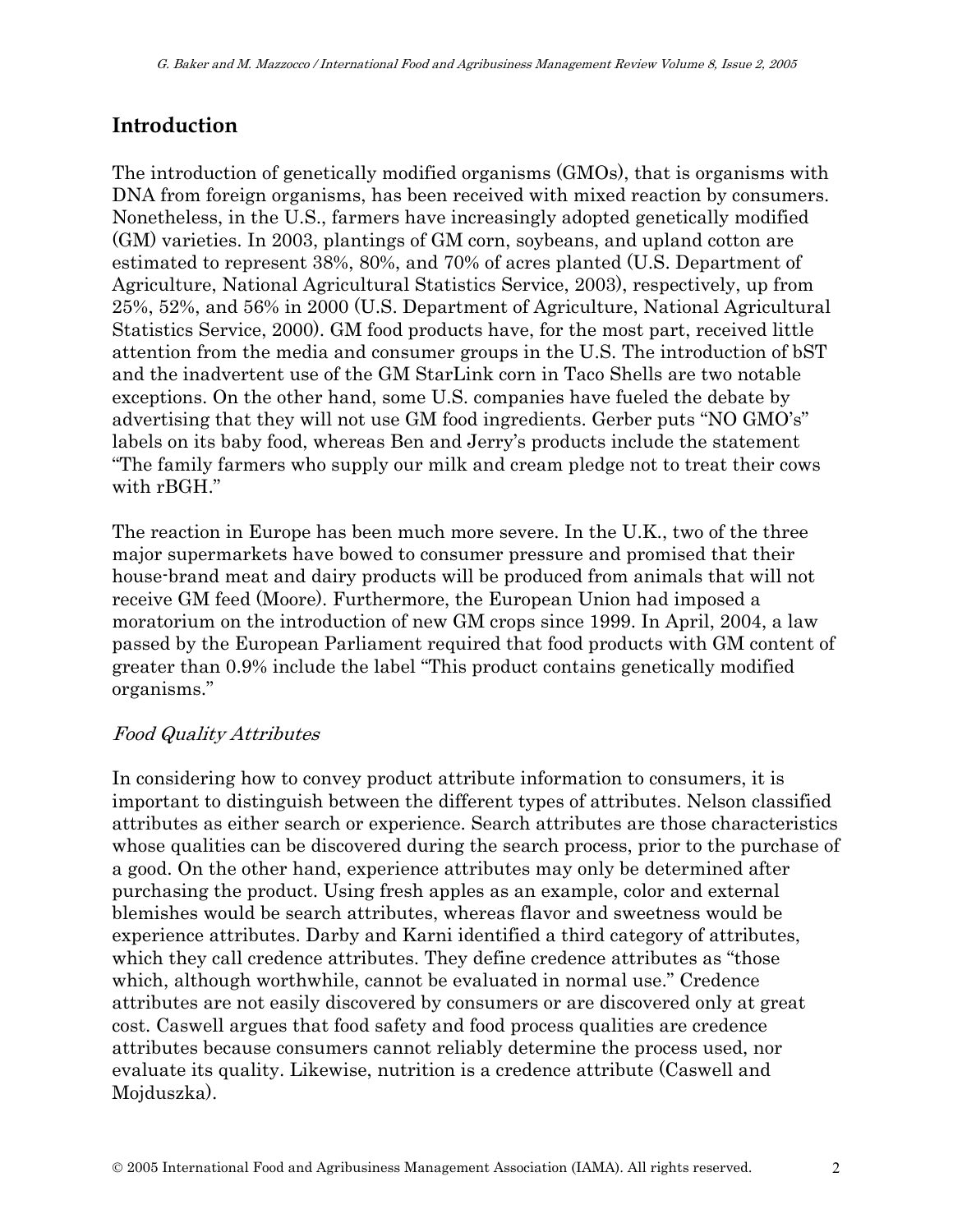The production of foods using biotechnology, or GMOs, is considered a credence attribute because in most cases consumers cannot easily ascertain the process by which the food is produced. While there may be some noteworthy exceptions, as would be the case if a GMO yielded a product with a distinct color or shape, in most cases the production process is not detectable by consumers or is detectable only with considerable effort or expense.

Private markets for quality attributes often perform inefficiently because of "imperfect information, transaction costs in acquiring and using information, and externalities" causing policy makers to search out remedies (Caswell and Mojduszka). Such remedies include mandatory disclosure of information, controls regulating voluntary information claims, providing public information, subsidies for providing information (Caswell and Mojduszka), published guidelines indicating the types of acceptable claims, and a prohibition against deceptive claims (Caswell).

The roles of government and private firms in providing information to consumers on food quality credence attributes are not well defined. Government often assumes a role in the provision of information, perhaps because it is perceived as a reputable certification agent (Caswell and Mojduszka).

#### Previous Research

A number of U.S. studies have examined consumer response to GM foods and generally concluded that there is limited resistance to such foods. Baker and Burnham concluded that, given detailed information on the production technology, up to one-third of U.S. consumers may base their purchase decision on the GM content of food. The International Food Information Council Foundation, which has tracked U.S. consumer opinion on biotechnology since 1997, has found that public opinion has remained fairly stable with a small majority of consumers indicating that they would be likely to purchase produce that has been modified using biotechnology to make the food taste better or fresher (IFIC).

Several studies have assessed the response of consumers outside of the US to GM foods and have generally found that these consumers have a much greater aversion to GMOs than do U.S. consumers. McCluskey, et al. reported that Japanese consumers required discounts of at least 50% in order to purchase GM noodles and tofu. Noussair, Robin, and Ruffieux found in a study of French consumers that providing information that a food was genetically modified decreased willingness to pay by approximately 20%.

Prior research yields some insight into consumer valuation of various labeling schemes as they relate to the use of biotechnology. Huffman et al. evaluated the use of mandatory and voluntary labeling of GM foods and show that in the U.S.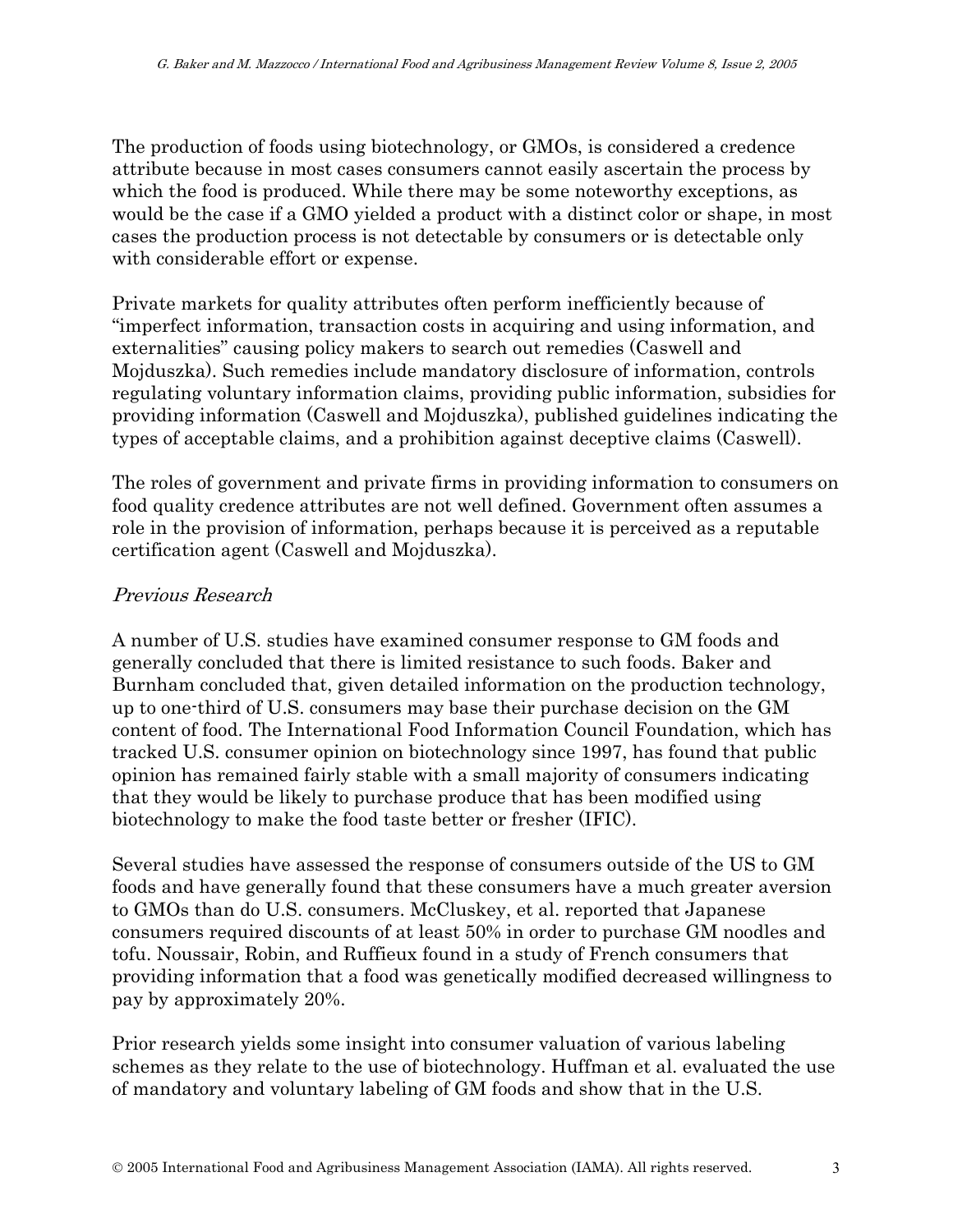voluntary labeling would be more efficient because it is less expensive but still gives consumers the information they need to choose between GM and non-GM foods. In a study of French, German, and British consumers, Roosen, Lusk, and Fox evaluate the use of private brands, labels of origin, and mandatory labeling of beef from cattle fed GM crops. They found that consumers in all three countries placed greater importance on labels of origin than brands and that the importance of both brands and labels of origin increased with consumer concern for production technologies. The vast majority of consumers in France, Germany, and the U.K. desired mandatory labeling of cattle fed GM crops (95%, 93%, and 83%, respectively). In surveys of Utah and U.K consumers, Christensen found that in the U.S., federal and state governments were the most trusted groups for certifying food safety. Conversely, consumers in the U.K. generally had lower confidence in the government to ensure food safety and placed greater trust in private organizations and special interest groups.

#### Research Objectives

The results of previous research indicate that there is some level of resistance to GM foods in the U.S. and that most U.S. consumers would benefit from being provided information regarding whether the foods they consume are the products of genetic engineering. However, it is not clear that U.S. consumers are willing to pay much for information relating to how their foods are produced. Furthermore, it is not clear which type of organization is best positioned to provide such information. Previous research has examined consumer preferences for labeling of GM content and the level of trust in various types of agencies. The motivation for this study is to explore the effectiveness of private brands and government certification in assuaging consumers' concerns regarding the safety of GM foods. Specifically, the objectives of this research are to examine the extent to which a familiar brand and government certification may lessen consumer concern over the safety of a GM food. Factors that influence consumers' preferences for branding and government certification are also explored. This information will be useful to food companies in determining whether consumer trust in their brands is sufficient to offset concerns related to GM technology. Likewise, policymakers may use the results of this study to determine whether the certification of the safety of GM foods is a role best fulfilled by the government.

In the following section, the application of conjoint analysis to the research problem is discussed. This is followed by the development of the specific model used in the research in the section entitled Theoretical and Empirical Models. The Procedures section contains detailed information on the implementation of the survey that was used to collect the data. Finally, the results of the analysis are presented in the Results section and discussed in the Conclusions and Implications section.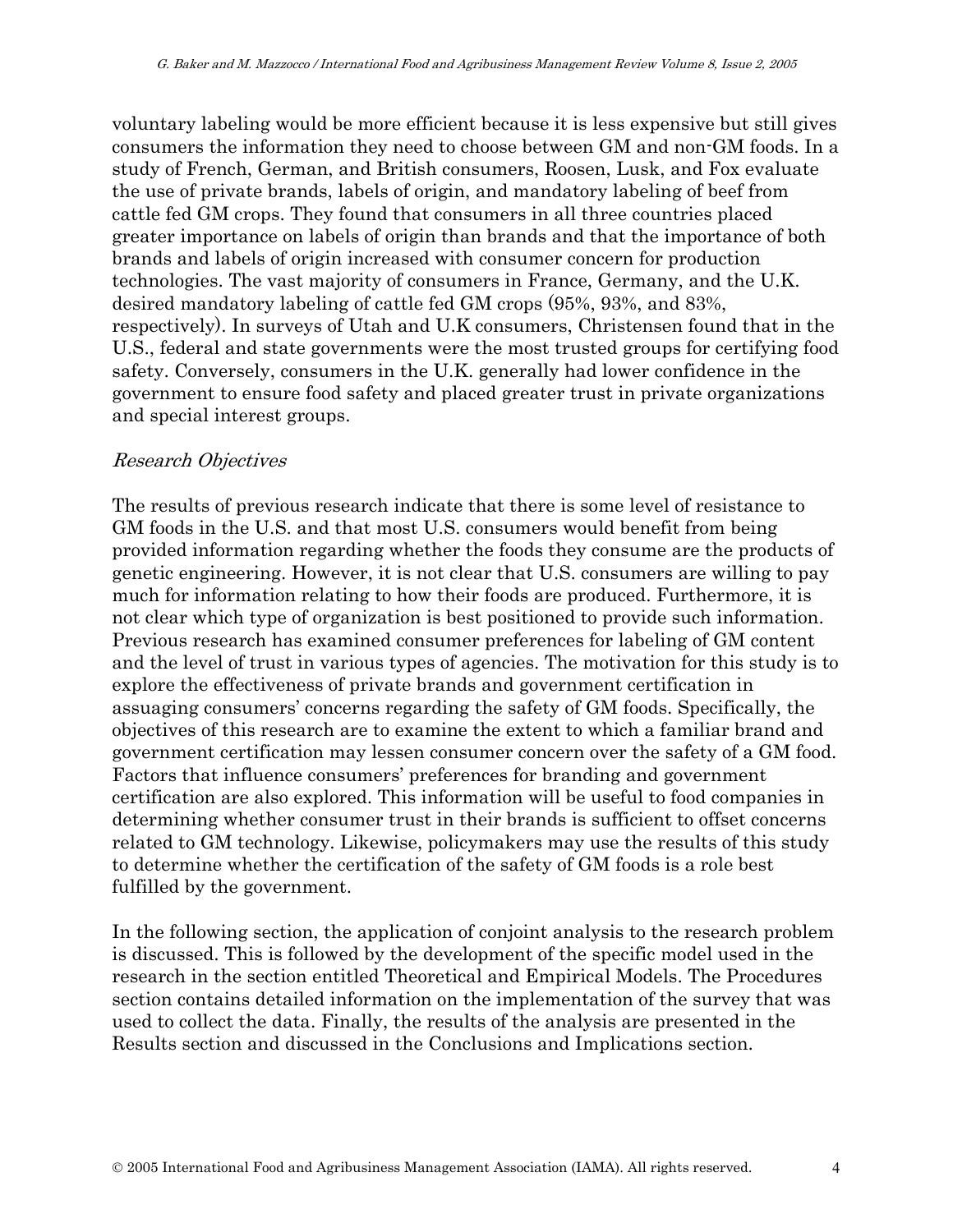# **Methods**

Stated preference methods have been widely applied to problems of consumer choice when revealed preference data are not easily obtained. Stated preference methods have been used for evaluating hypothetical products, hypothetical product characteristics, products for which no market exists, or proposed policies that may result in new products or product characteristics. In this paper, conjoint analysis, one of many stated preference methods, is used to elicit consumer preferences for the two means of addressing consumer concerns regarding GM food products identified in the previous section.

Conjoint analysis (CA) has been used to evaluate a wide range of hypothetical products and product characteristics (Hair et al.) including food products such as apples (Baker), corn flakes (Baker and Burnham), and salmon (Anderson and Bettencourt). CA is frequently used to model consumer choice because it allows researchers to realistically assess consumer response to new products and new product characteristics without the expense and time involved in product development and test marketing. Several disadvantages of the CA method should also be noted. They include the possibility of hypothetical bias, respondent ratings that vary with the measure of respondent preference (rating, ranking, or discrete choice), and inconsistent respondent ratings across product profiles.

CA surveys are typically designed so that subjects are presented with realistic product choices, similar to what they would experience in a retail shopping environment. Subjects are asked to express their preferences for these hypothetical products, represented by bundles of attributes, by rating or ranking them. Multiple observations for each subject permit the estimation of a utility function for each individual and an estimate of how each attribute is valued.

In this research, we chose a simple and straightforward design involving two surveys designed to independently assess the effectiveness of marketing GM food products under a familiar brand and with government certification. Our purpose was to minimize the possibility of respondent confusion by constructing separate surveys for the brand and certification questions and limiting the number of attributes and attribute levels.

In the first survey, consumers were presented with hypothetical banana products that included a GM alternative sold either as an unbranded product or marketed under a familiar brand name. In the second survey, unbranded hypothetical banana products were presented that included either government safety certification or no safety certification. Bananas were chosen as the product because they met two criteria, consumer familiarity with the product and the presence of a familiar brand. Furthermore, to the best of the authors' knowledge there were no GM bananas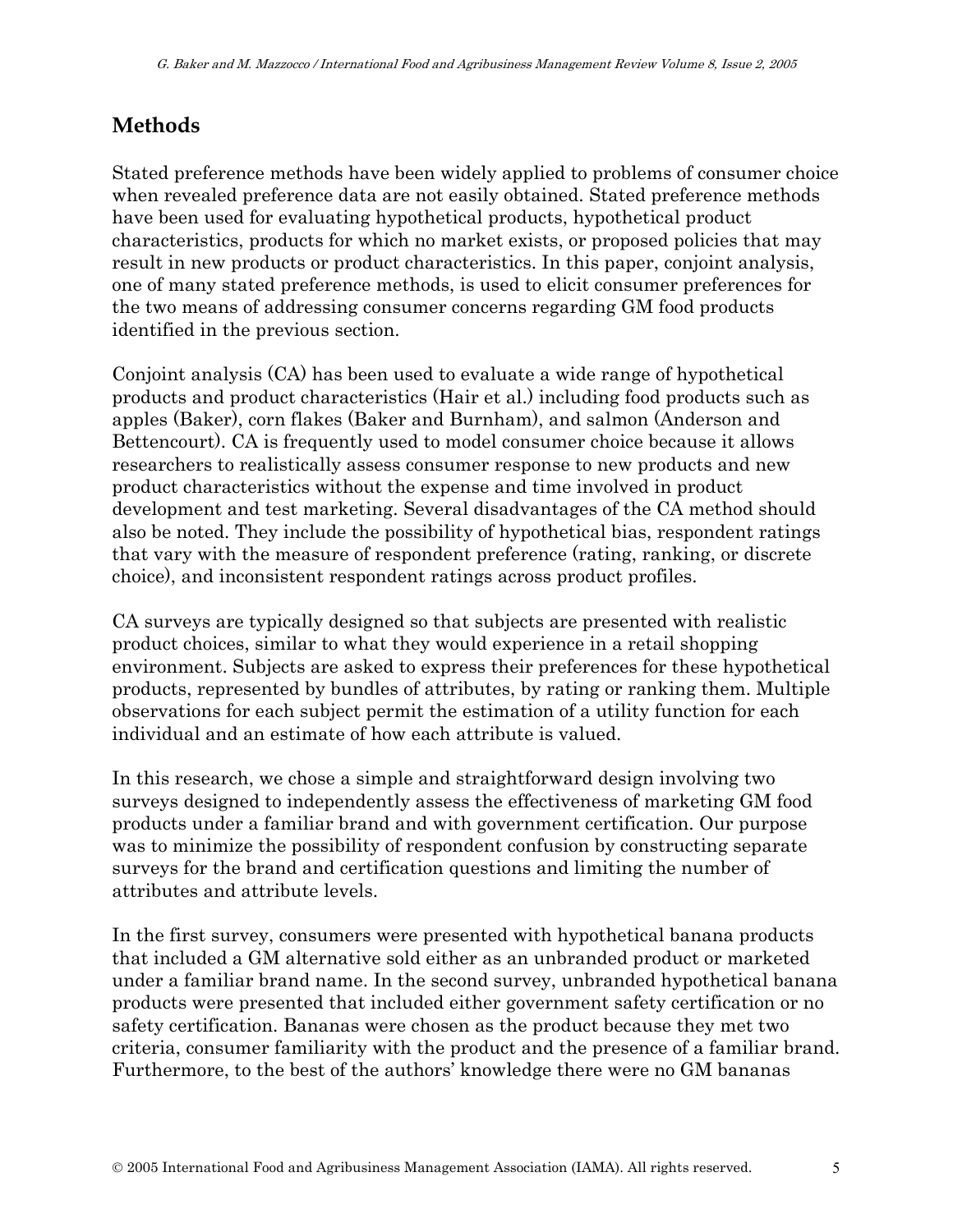marketed in the U.S. at the time of the survey and there had been very little discussion in the media of GM bananas.

Hypothetical products are developed by choosing product attributes and attribute levels so that the hypothetical products are realistically and fully described. However, the desire for realism must be tempered by the need to keep the number of products (combinations of attributes and attribute levels), which subjects must evaluate, to a manageable number. This is typically accomplished by omitting attributes that are unimportant to consumers and holding constant other attributes. Because we conducted separate surveys for the brand and certification attributes and limited the number of attributes and attribute levels, we were able to use a full factorial design could in both surveys. The most important product attributes were determined by surveying a small sample of 20 consumers in September 2001. The most frequently mentioned observable attributes for bananas included, color, brand, size, and price.

In the first survey (brand survey) three attributes were chosen to describe the hypothetical banana products: brand, a variable representing the production technology, and price. The attributes were chosen to address the underlying research question, that is, to permit the analysis of the tradeoffs consumers make among the choice of brand, production technology, and price. The color and size attributes were held constant; all banana products were described as yellow, firm, and of medium size.

The objective of the second survey (certification survey) was to evaluate the extent to which government certification might assuage consumers' GMO fears. Again, three attributes were chosen to describe the hypothetical banana products. Like the first experiment, production technology and price attributes were specified, but a certification attribute was substituted for the brand attribute. Because brand was not included in the second version of the survey, it was necessary to hold brand constant. All banana products were described as unbranded, yellow, firm, and of medium size.

Two attribute levels were selected for each attribute. For the brand attribute, the bananas were described as either "unbranded," indicating that they were grown by an unidentified grower or "Chiquita brand," indicating that they were grown by Chiquita. To determine the price levels, an informal survey of banana prices at several supermarket chains around the U.S. was conducted in October, 2001. Based on the results of the survey, price levels of \$0.39 and \$0.59 per pound were established, representing the low and high ends of the price range at the time of the survey. The great majority of non-sale prices for bananas fell within this price range. Because most previous research has indicated that consumers were willing to pay only relatively small price premiums for attributes such as labeling or certification, a spread of approximately \$0.20 (a margin of approximately 50 percent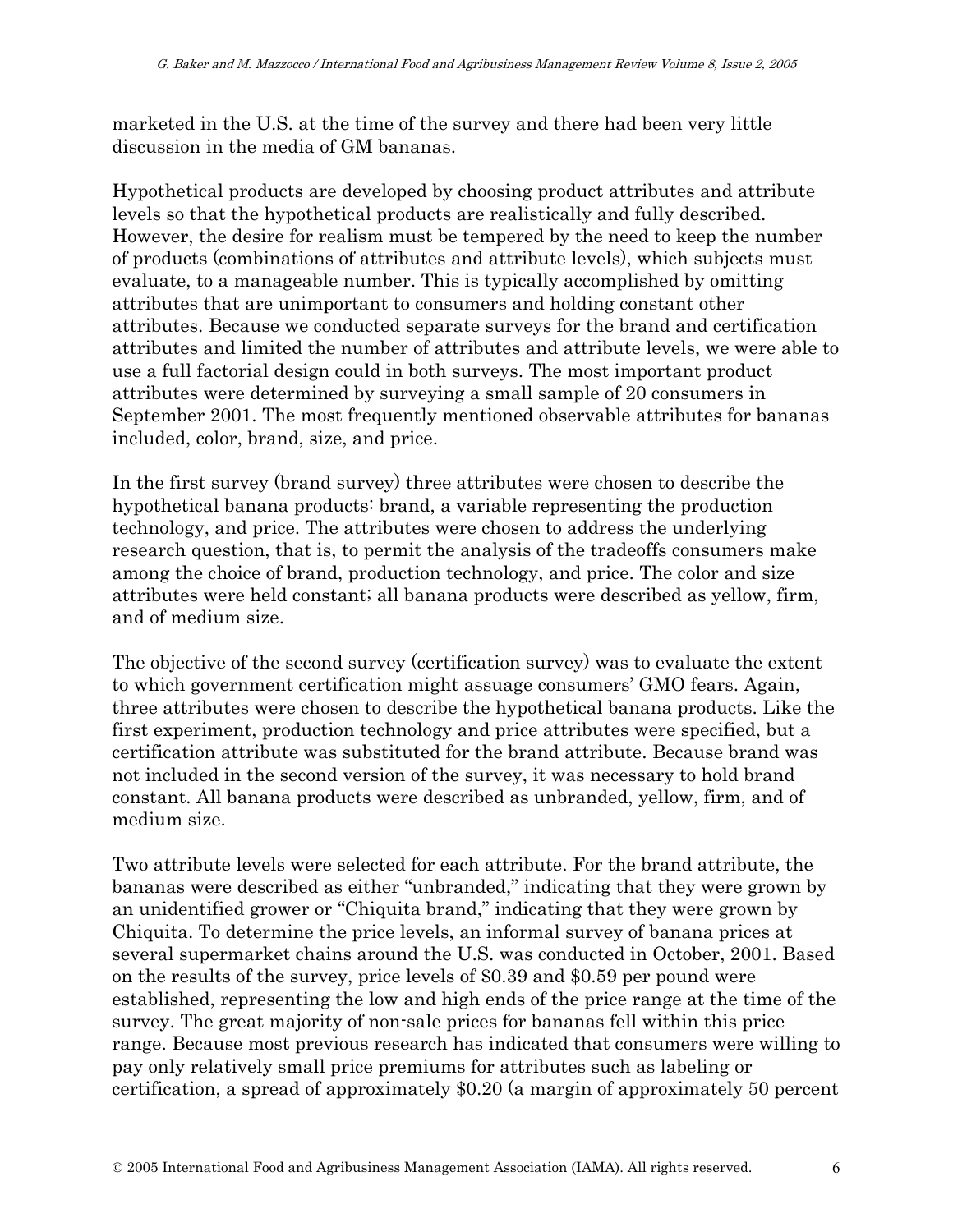over the lower price) was deemed sufficient, given the other variables in the models. For the production technology attribute, the bananas were described as either "conventionally produced" or "genetically engineered." Conventionally produced bananas were described as developed using traditional breeding techniques. Genetically engineered bananas were described as developed using modern biotechnology techniques (commonly used to alter specific genes in order to increase production, provide disease resistance, or enhance nutritional value). The two levels for the certification attribute were "no certification" and "FDA certified." No certification was described as not including a label and indicating that no special testing had been conducted to ensure that the product was safe for human consumption. FDA certified was described as being labeled "FDA Certified," and indicating that the product had undergone special testing by the Food and Drug Administration to ensure that it was safe for human consumption. The term "special testing" was used to indicate that additional testing was conducted to ensure that the GM food was safe. This could be an important distinction for consumers who are aware that all food products approved by the FDA are considered safe.

The possibility of interaction effects between the attributes was explored by conducting a pilot survey with a small sample of 25 people in October, 2001. For each pair of attributes, respondents were asked to rate their preference for each level of one attribute at each level of a second attribute. Strong interaction is indicated when the rank order of the ratings for one attribute varies with the level of a second attribute. No interaction effects were evident among the attributes in this study.

A full factorial design was used resulting in 8 hypothetical products. The survey was designed and subsequently pretested in October, 2001 using a group of 10 people to ensure that the instructions were clear and the survey was easy to complete. A follow up discussion with the group resulted in several improvements to the survey.

### **Theoretical and Empirical Models**

Random utility theory provides the basis for modeling consumer choices. Consumers are assumed to maximize utility as expressed in the following equation:

$$
(1) U_{ij} = V_{ij} + \varepsilon_{ij}
$$

where  $U_{ij}$  represents the utility of the  $i$ th individual for the  $i$ th alternative. Utility is partitioned into two components, a systematic component  $V_{ij}$  that is a function of product attributes and sociodemographic characteristics, and a random component  $\varepsilon_{ij}$ . (Louviere, Hensher, and Swait).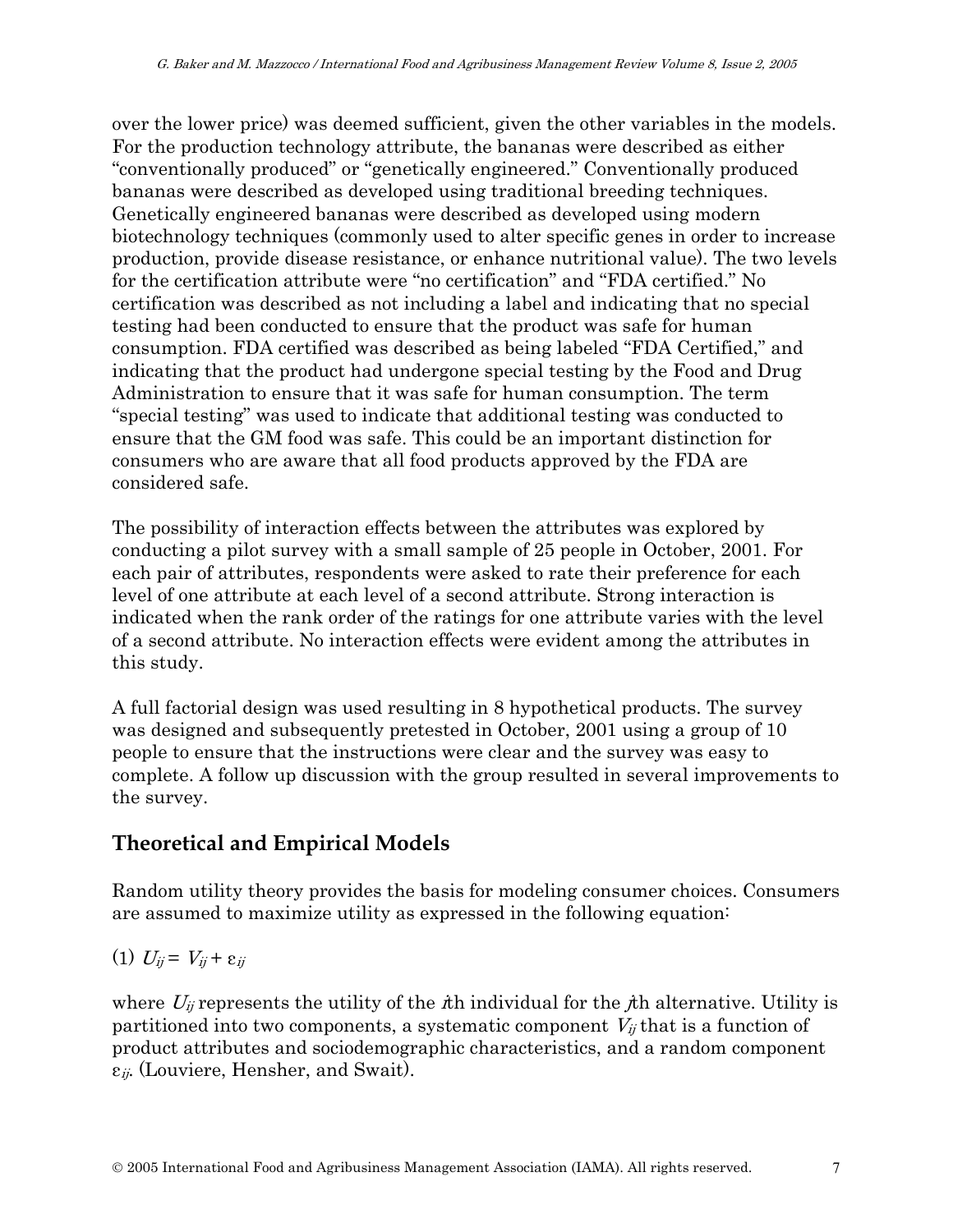$V_{ij}$  may be expanded as follows:

$$
(2) V_{ij} = \sum_{k=1}^{K} \beta_{ijk} a_{ijk}
$$

where  $a_{ijk}$  represents the kth attribute for the *i*th individual for the *j*th alternative and the ßs are corresponding utility parameters that may vary with individual sociodemographic characteristics.

The empirical consumer choice models for the two experiments described in the previous section follow from equation (2). The brand model is specified as:

(3)  $P_i = \beta_{i1} + \beta_{i2} BRAND + \beta_{i3} PRICE + \beta_{i4} TECH NOLOGY + \varepsilon_i$ , for  $i = 1, ..., I$ ,

where  $P_i$  is the preference rating for the *i*th individual (scale of 1 to 10, with 10) being most preferred), *BRAND*, is a binary variable indicating whether the product was branded or not (1 if Chiquita brand, 0 if unbranded), *PRICE* is the price per pound (either \$0.39 or \$0.59), and TECHNOLOGY is a binary variable representing the production technology (1 if genetically engineered, 0 if conventionally produced).

The empirical model for the certification model is specified as:

(4)  $P_i = \beta_{i1} + \beta_{i2} CERTIFICATION + \beta_{i3} PRICE + \beta_{i4} TECH NOLOGY + \varepsilon_i$ , for  $i = 1, ..., I$ ,

where *CERTIFICATION* is a binary variable indicating whether the product was certified (1 if FDA certified, 0 if not certified).

### **Procedures**

Two surveys were constructed as described in the Methods section. In both cases, the eight hypothetical products consisted of three attributes each with two attribute levels. Survey recipients, who received only one of the two surveys, were instructed to rate each of the banana products on a scale of 1 to 10, with 10 representing the most preferred and 1 representing the least preferred alternative. The bananas were described as being either yellow, firm and of medium size (brand survey) or as unbranded, yellow, firm and of medium size (certification survey). Each of the eight alternative hypothetical products was described, using the attribute levels as descriptors, with a space provided for the respondent's rating. The survey also included questions regarding sociodemographic characteristics, knowledge of biotechnology, risk averseness, trust in government and private companies, and new product adoption.

The survey was mailed with a letter that encouraged the recipient's participation in the study and provided instructions for completing the survey. A postage-paid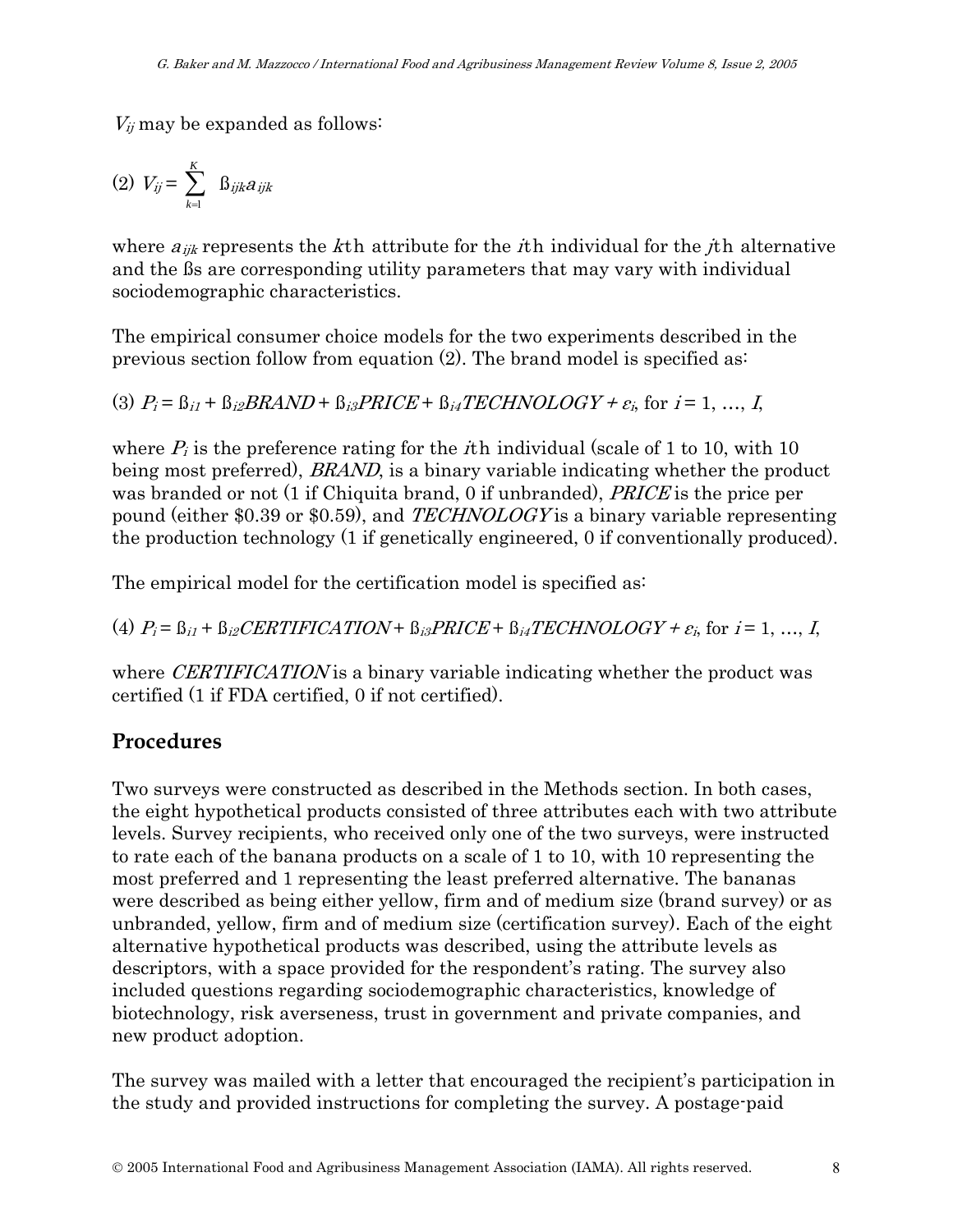return envelope was also provided. A follow-up post card was mailed after approximately one month to encourage non-respondents to complete and return the survey.

The survey was conducted in two batches using mailing lists purchased from reputable private companies that acquired the names and addresses from multiple sources, including telephone directories, credit card records, courthouse records, and other public sources. The first mailing of 1,000 surveys was sent in November, 2001 with a second mailing of 2,000 surveys following in May, 2002. A total of 586 surveys were returned yielding 567 usable responses, 279 for the brand model and 288 for the certification model. After accounting for the 466 inaccurate addresses, the net response rate was 22.4%.

Sample statistics for the survey respondents and the U.S. population are presented in table 1. Because surveys were only sent to individuals who were at least 18 years of age, we would expect some differences between the survey sample and the U.S. population. As expected, the median age of respondents in our sample was higher than that of the U.S. population. Participants in our survey were also more highly educated as compared to the U.S. population. However, there was roughly the same percentage of women in our sample as in the nation as a whole.

| τ υραιασιστι              |                       |                  |
|---------------------------|-----------------------|------------------|
| Characteristic            | Survey Sample (N=567) | U.S. Population* |
| Gender (% female)         | 53.3                  | 51.2             |
| Median Age (years)        | 49.6                  | 35.7             |
| Completed High School (%) | 98.1                  | 82.1             |
| Ethnicity $(\%)**$        |                       |                  |
| African-American<br>٠     | 4.4                   |                  |
| Anglo-American            | 73.2                  |                  |
| Asian<br>٠                | 5.7                   |                  |
| Hispanic                  | 3.8                   |                  |
| Other                     | 13.0                  |                  |
|                           |                       |                  |

Table 1: Sociodemographic Characteristics of Survey Respondents and U.S. Population

\*U.S. Department of Commerce, 2001.

\*\*Ethnicity data are not reported for the U.S. population because of differences in how the data are categorized.

Comparisons of sample statistics for respondents to both surveys were made to determine whether there were any statistically significant differences in sociodemographic characteristics between the two samples. The characteristics of the two samples were compared with respect to age, gender, percentage who completed high school, and percentage of Anglo-Americans. No statistically significant differences were found at the 10% probability level.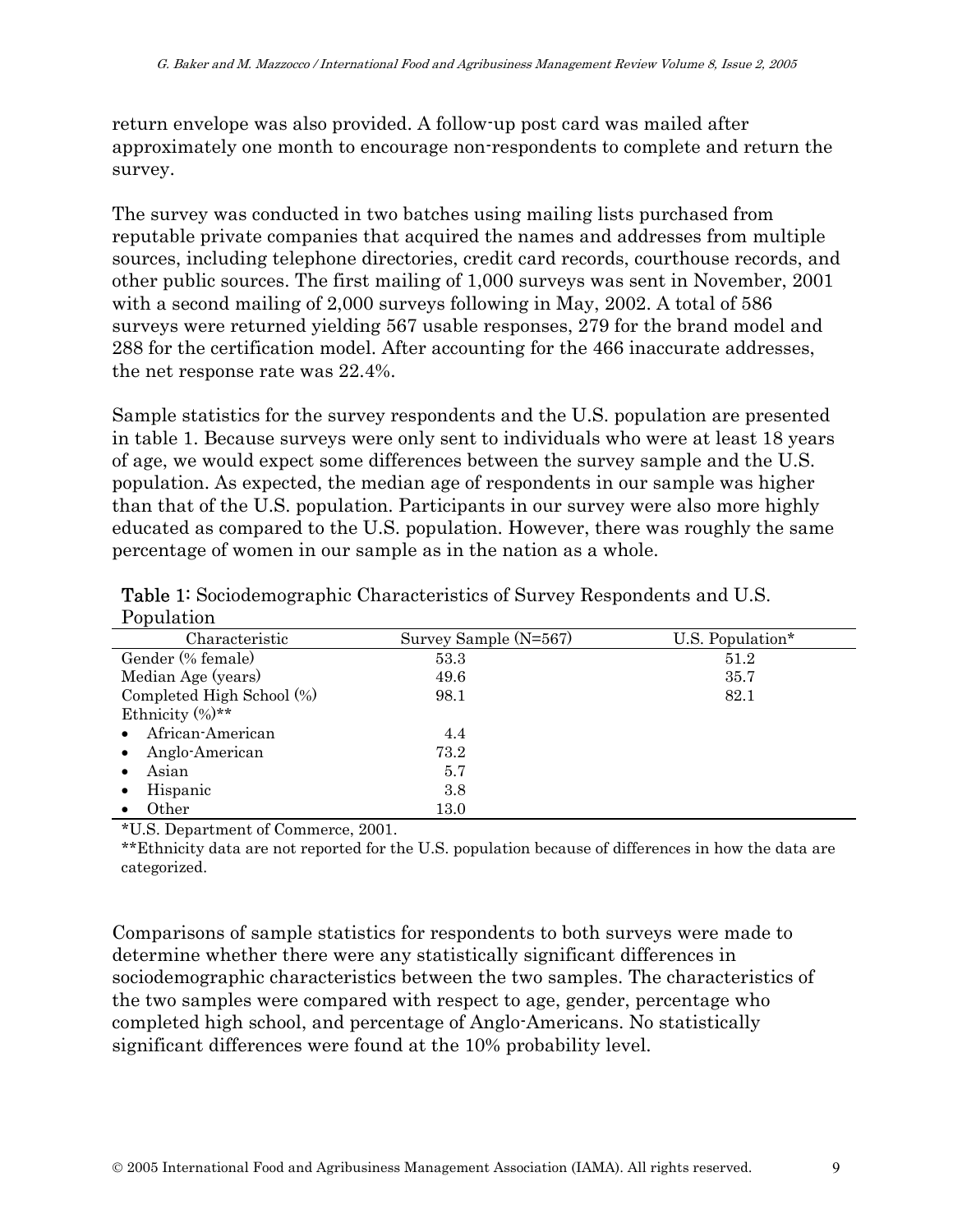# **Results**

The results of the conjoint analysis experiments for the brand and certification models were analyzed using the SAS TRANSREG procedure (SAS Institute, Inc.). Main effects ANOVA models were estimated based on equations (3) and (4), respectively. Eight observations were recorded for each respondent allowing the estimation of a preference function for each of the 567 respondents, 279 for the brand model and 288 for the certification model. The results of the analysis for the brand and certification models are presented in tables 2 and 3, respectively.

To assess the goodness of fit for the brand and certification models,  $R^2$  statistics were calculated. An average  $R^2$  was calculated for each model by averaging the  $R^2$ statistics for each of the 279 estimated equations for the brand model and the 288 equations for the certification model. Similarly, average adjusted  $R^2$  statistics were calculated. Both models exhibited a reasonably good fit with an  $R<sup>2</sup>$  of 0.84 for the both models and an adjusted  $R^2$  of 0.72 for the brand model and 0.73 for the certification model.

#### Aggregate Results

One way to measure and compare the relative impact of each of the variables on an individual's preference function is to calculate relative factor importance scores2. The scores represent the variation in the preference rating for one variable relative to the variation in the preference rating over all variables. For each characteristic, the variation in the preference rating is calculated as the absolute value of the difference between the preference ratings of the most preferred and least preferred options. For binary variables this is simply the absolute value of the coefficient for

| <b>Table 2.</b> Aggregate Freierence Function for Drama Model (Model 1)                                                                                                                                                                                                                                                            |             |                |                         |  |
|------------------------------------------------------------------------------------------------------------------------------------------------------------------------------------------------------------------------------------------------------------------------------------------------------------------------------------|-------------|----------------|-------------------------|--|
|                                                                                                                                                                                                                                                                                                                                    |             |                | <b>Relative Factor</b>  |  |
| Variable                                                                                                                                                                                                                                                                                                                           | Coefficient | Standard Error | <b>Importance Score</b> |  |
| Intercept                                                                                                                                                                                                                                                                                                                          | 9.45        | 1.99           |                         |  |
| <b>BRAND</b>                                                                                                                                                                                                                                                                                                                       | 1.65        | 0.40           | 29.36%                  |  |
| <b>PRICE</b>                                                                                                                                                                                                                                                                                                                       | $-7.78$     | 3.97           | 27.67%                  |  |
| <b>TECHNOLOGY</b>                                                                                                                                                                                                                                                                                                                  | $-2.42$     | 0.40           | 42.97%                  |  |
| Average $R^2$                                                                                                                                                                                                                                                                                                                      | 0.84        |                |                         |  |
| Average $\bar{R}^2$                                                                                                                                                                                                                                                                                                                | 0.72        |                |                         |  |
| $\mathbf{r}$ $\mathbf{r}$ $\mathbf{r}$ $\mathbf{r}$ $\mathbf{r}$ $\mathbf{r}$ $\mathbf{r}$ $\mathbf{r}$ $\mathbf{r}$ $\mathbf{r}$ $\mathbf{r}$ $\mathbf{r}$ $\mathbf{r}$ $\mathbf{r}$ $\mathbf{r}$ $\mathbf{r}$ $\mathbf{r}$ $\mathbf{r}$ $\mathbf{r}$ $\mathbf{r}$ $\mathbf{r}$ $\mathbf{r}$ $\mathbf{r}$ $\mathbf{r}$ $\mathbf{$ |             |                |                         |  |

| Table 2: Aggregate Preference Function for Brand Model (Model 1) |  |  |  |
|------------------------------------------------------------------|--|--|--|
|------------------------------------------------------------------|--|--|--|

Note: Sample size = 279.

 $\overline{\phantom{a}}$  $2<sup>2</sup>$  It should be noted that a limitation of using relative factor importance scores is that these measures may be influenced by the choice of attribute levels. This is particularly true for factors such as price, where the levels used are largely subject to the discretion of the research.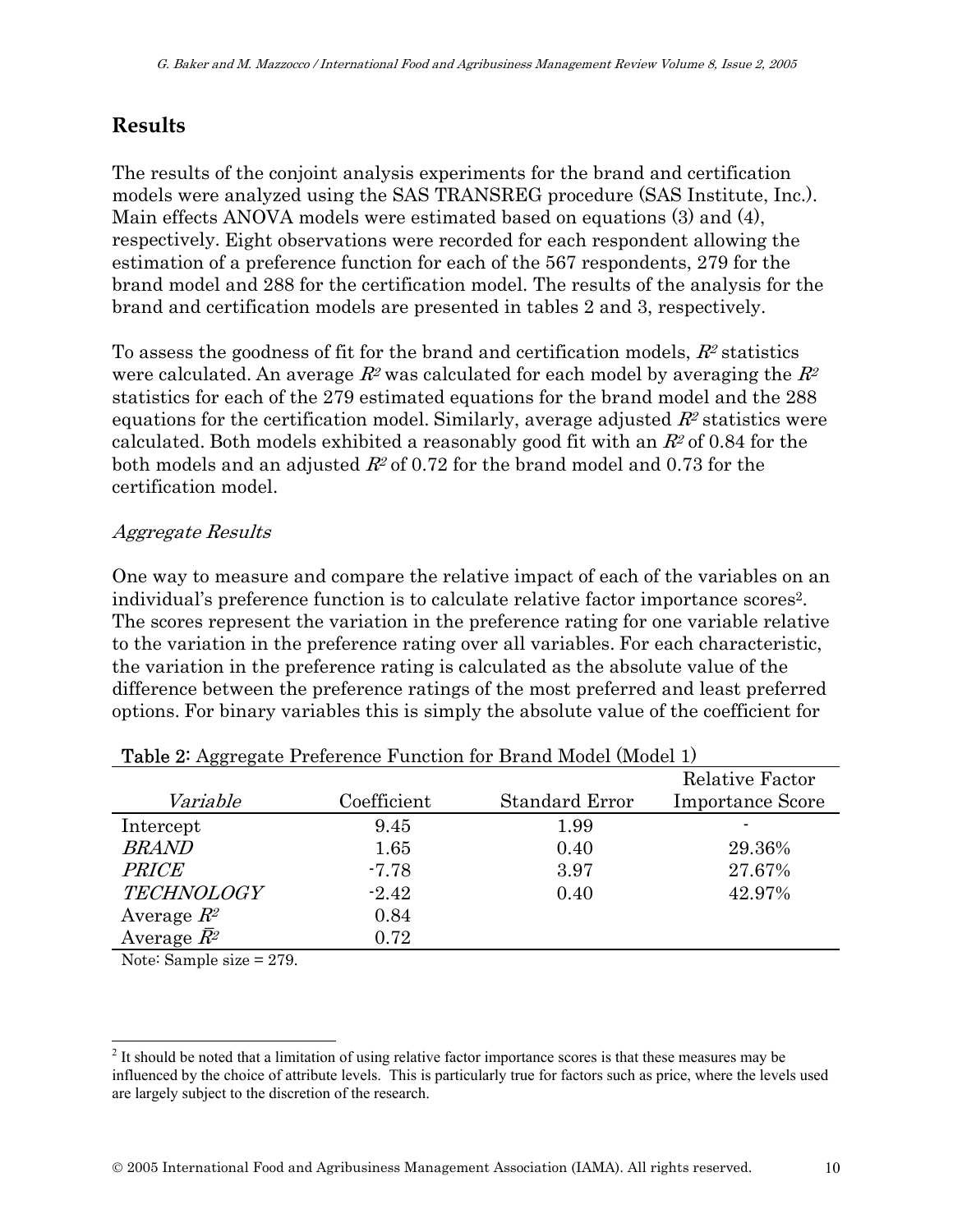|                                                     |             |                       | <b>Relative Factor</b>  |
|-----------------------------------------------------|-------------|-----------------------|-------------------------|
| Variable                                            | Coefficient | <b>Standard Error</b> | <b>Importance Score</b> |
| Intercept                                           | 8.42        | 2.17                  |                         |
| <b>CERTIFICATION</b>                                | 2.70        | 0.43                  | 44.80%                  |
| <b>PRICE</b>                                        | $-6.12$     | 4.33                  | 20.45%                  |
| <b>TECHNOLOGY</b>                                   | $-2.09$     | 0.43                  | 34.75%                  |
| Average $R^2$                                       | 0.84        |                       |                         |
| Average $\bar{R}^2$                                 | 0.73        |                       |                         |
| $\mathbf{M}$ $\mathbf{M}$<br>$\mathbf{1}$<br>$\cap$ |             |                       |                         |

Table 3: Aggregate Preference Function for Government Certification Model (Model 2)

Note: Sample size = 288.

the variable. For continuous variables, the variation in the preference rating is calculated as the absolute value of the difference between the most preferred and least preferred attribute levels times the estimated coefficient for the variable. For example, for the aggregate preference functions in table 2, the variation in the PRICE variable is calculated as the absolute value of -0.2 (the difference between the least preferred option of \$0.39 and the most preferred option of \$0.59) multiplied times the coefficient on the price variable  $(-7.78)$ , or 1.56. The variation in the BRAND and TECHNOLOGY variables is 1.65 and 2.42, respectively, and the sum of the variations for all variables is 5.63. Thus the relative factor importance score for the *PRICE* is 27.7% (1.56 divided by 5.63).

The results of both the brand and certification models indicate that there is a fairly strong penalty associated with the use of GMO technology. The coefficients on the TECHNOLOGY variables are -2.42 and -2.09 for the brand and certification models, yielding relative factor importance scores of 42.97% and 34.75%, respectively. The results of the brand model suggest that, in the aggregate, the premium associated with marketing bananas under a brand (1.65) was not sufficient to offset the GMO technology penalty of -2.42. On the other hand, the aggregate certification model results indicate that government certification may be an effective way of ensuring consumers that GMO technology is safe. The certification premium of 2.70 was more than adequate to offset the GMO technology penalty of -2.09.

Another way to represent the value of the various alternatives is by calculating the monetary value of each alternative. This is accomplished by dividing the coefficient on each alternative by the price coefficient, which represents the value of a \$1.00 increase in the price per pound of bananas. Thus, the brand model shows that consumers impose a penalty for GMO technology of \$0.34 per pound (-2.09 divided by  $-6.12$ ). Similarly, a penalty of \$0.31  $(-2.42 \text{ divided by } -6.78)$  is calculated for the certification model. Considering the results of both models, our research indicates that consumers are willing to pay slightly more that \$0.30 per pound to avoid GMO technology in bananas.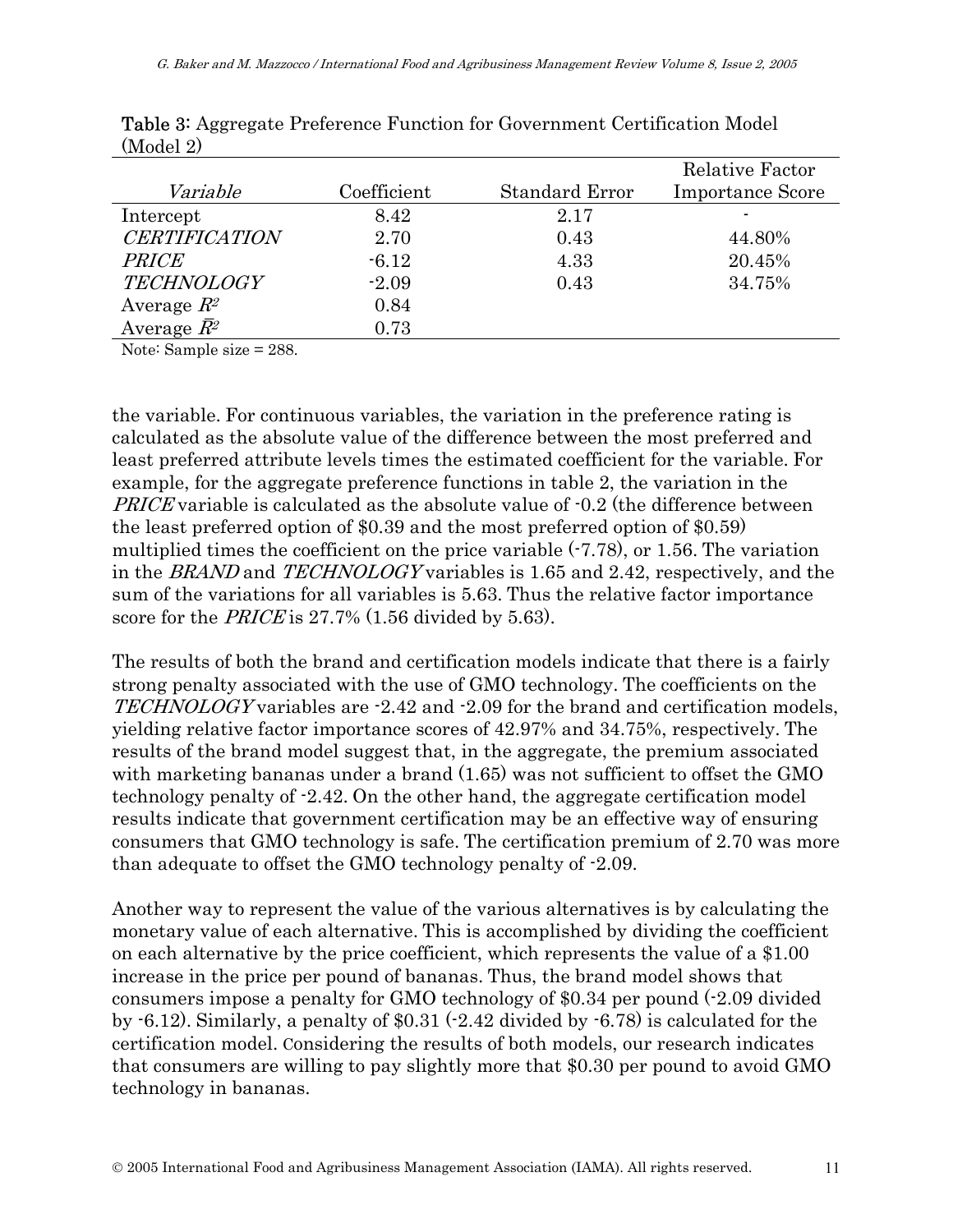The GMO penalties may be compared with the premiums for brand or government certification. The brand and certification premiums are calculated as \$0.21 (1.65 divided by –7.78) and \$0.44 (2.70 divided by –6.12), respectively. Again, we see that only the certification premium is sufficient to offset the GMO technology penalty.

#### Individual Level Results

The aggregate results provide useful information regarding the general consumer preferences for the various attributes. However, aggregate results mask important information regarding the number of respondents with specific preferences and the strength of these preferences. Because multiple observations were recorded for each respondent, it is possible to evaluate each respondent's preference function. This is one of the primary advantages of using the type of CA analysis employed in this study.

An examination of the individual preference functions indicates that the great majority of consumers in both experiments exhibited a preference for avoiding GMO technology. In the brand experiment, 81% (225 of the 279 respondents) indicated that the use of GMO technology reduced their preference for the product. In the certification experiment, a similarly high percentage of respondents, 78% (226 of the 288 respondents), had a negative perception of GMO technology.

By comparing the brand and certification premiums with the GMO penalty for every respondent who had a negative perception of GMO technology for both models, it is possible to determine the effectiveness of the branding and certification methods in addressing consumers' reservations regarding GMOs. In the brand model, the brand premium was at least as great as the GMO penalty for 36.44% of the respondents (82 out of 225). This suggests that the use of a familiar brand is sufficient to assuage the fears associated with GM food products for about a third of the sample. For the certification model, the analysis suggests that for a majority of the respondents (123 out of 226, or 54.45%) government certification was sufficient to offset the negative perceptions associated with the GM product.

#### Factors Affecting Brand and Certification Preferences

In order to explore the factors associated with strong brand and certification preferences, a qualitative choice model was specified. Respondents were classified based on the relative factor importance scores for either the brand or certification variables, depending on whether they were sent the brand or certification survey. A respondent was considered to have a strong brand preference if the relative factor importance score for the brand attribute was as least as great as the combined relative factor importance scores for the price and technology attributes. Likewise, a respondent was categorized as having a strong certification preference if the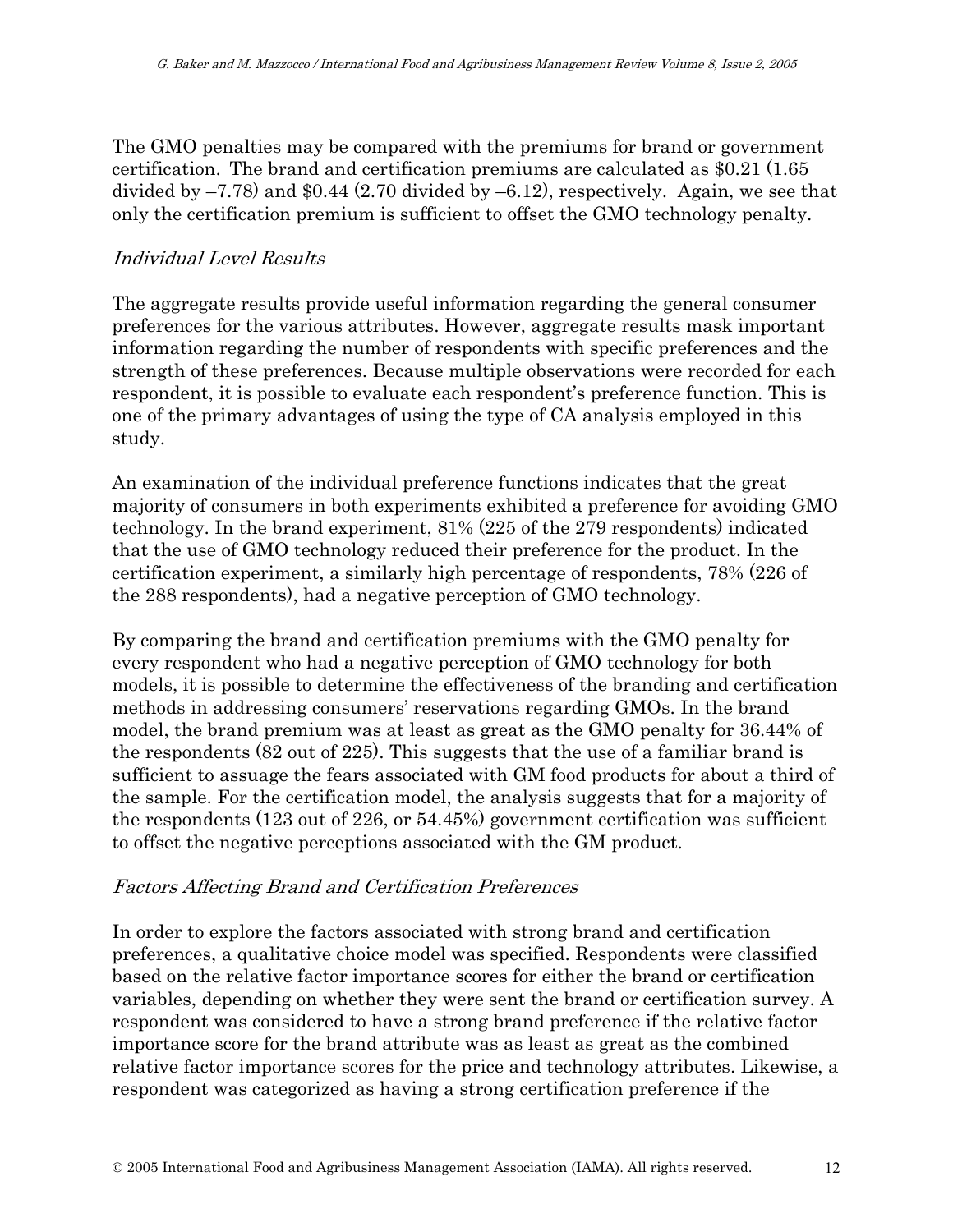| Variable Name          | Description                                                     |  |  |
|------------------------|-----------------------------------------------------------------|--|--|
| Dependent Variables:   |                                                                 |  |  |
| <b>STRONGBRAND</b>     | if strong brand preference<br>$\mathbf{1}$                      |  |  |
|                        | $\boldsymbol{0}$<br>if weak brand preference                    |  |  |
| <b>STRONGCERT</b>      | $\mathbf{1}$<br>if strong government certification preference   |  |  |
|                        | $\boldsymbol{0}$<br>if weak government certification preference |  |  |
| Independent Variables: |                                                                 |  |  |
| <b>GENDER</b>          | if female<br>$\mathbf{1}$                                       |  |  |
|                        | if male<br>$\mathbf{0}$                                         |  |  |
| AGE                    | Years                                                           |  |  |
| <b>WHITE</b>           | if Anglo-American<br>$\mathbf{1}$                               |  |  |
|                        | $\boldsymbol{0}$<br>otherwise                                   |  |  |
| <b>CHILDHOME</b>       | $\mathbf{1}$<br>if child 12 or younger lives in household       |  |  |
|                        | $\boldsymbol{0}$<br>otherwise                                   |  |  |
| <b>EDUCATION</b>       | Highest level of education completed:                           |  |  |
|                        | if elementary school<br>$\mathbf{1}$                            |  |  |
|                        | $\sqrt{2}$<br>if some high school                               |  |  |
|                        | $\,3$<br>if high school                                         |  |  |
|                        | if some college<br>$\overline{4}$                               |  |  |
|                        | $\bf 5$<br>if college                                           |  |  |
|                        | $\boldsymbol{6}$<br>if grad school                              |  |  |
| <b>POPULATION</b>      | Population of town in millions of people                        |  |  |
| PRIMEGROCERY           | $\mathbf{1}$<br>if household's primary grocery shopper          |  |  |
|                        | $\overline{0}$<br>otherwise                                     |  |  |
| <b>GMOKNOWLEDGE</b>    | Knowledge of biotechnology                                      |  |  |
|                        | if none<br>$\mathbf 1$                                          |  |  |
|                        |                                                                 |  |  |
|                        |                                                                 |  |  |
|                        |                                                                 |  |  |
|                        | $\overline{5}$<br>if a lot                                      |  |  |
| RISKAVERSE*            | Level of risk aversion                                          |  |  |
|                        | if very low<br>1                                                |  |  |
|                        |                                                                 |  |  |
|                        |                                                                 |  |  |
|                        | if very high<br>5                                               |  |  |

Table 4: Description of Variables for Logit Model of Factors Affecting Consumer Preferences for Brands and Government Certification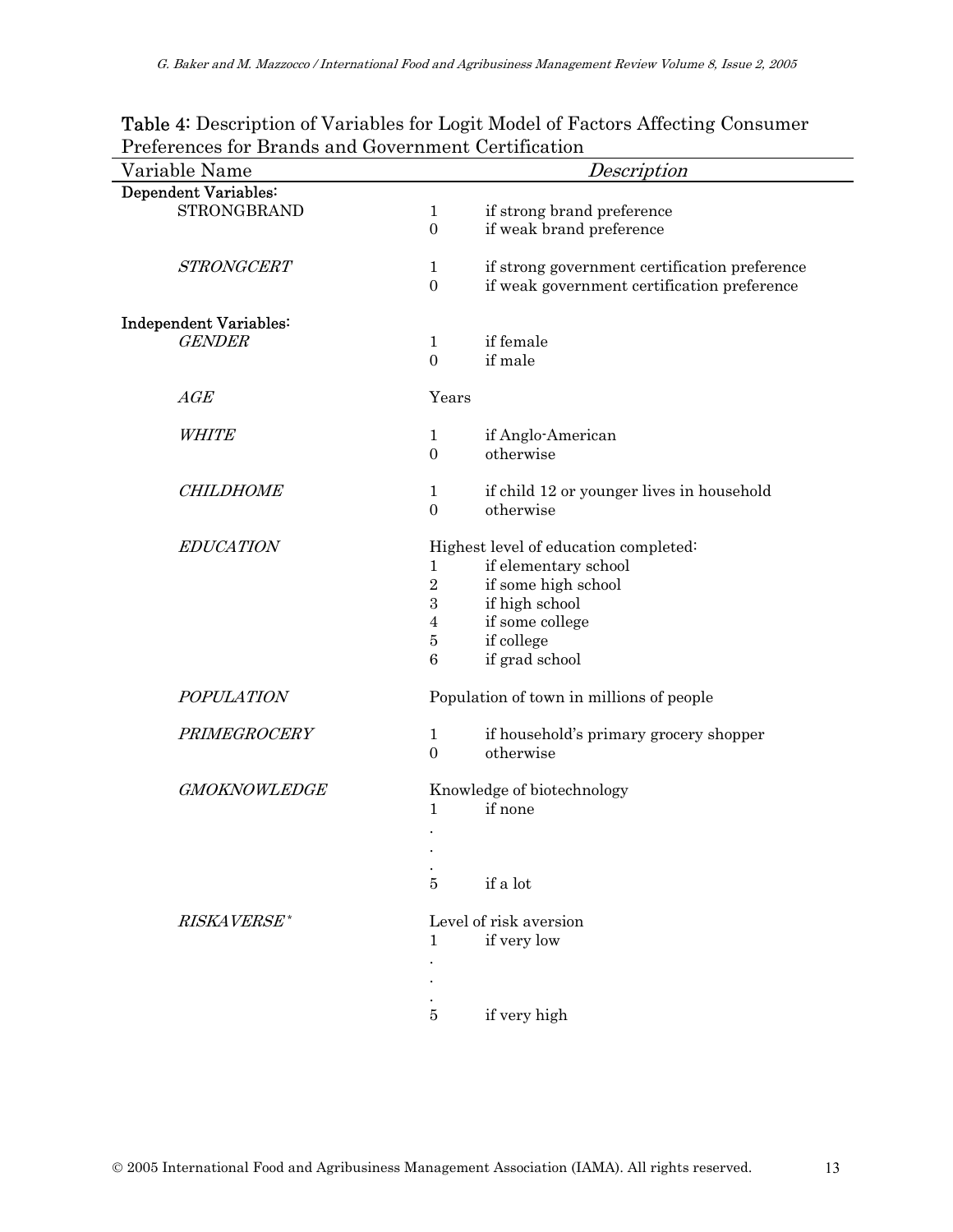| Trust in large companies<br>if strongly disagree<br>1                                                     |
|-----------------------------------------------------------------------------------------------------------|
| if strongly agree<br>9                                                                                    |
| Belief that government keeps companies in check<br>if strongly disagree<br>$\mathbf{1}$                   |
| if strongly agree<br>9                                                                                    |
| One of first of peers to own a computer<br>if strongly disagree<br>$\mathbf{1}$<br>if strongly agree<br>9 |
|                                                                                                           |

\*The RISKAVERSE variable is a composite index based on the answer to three questions. Respondents were asked to rate on a scale of 1 to 5, with 1 representing strong disagreement and 5 representing strong agreement with the following statements: 1) I don't like to take chances if I don't have to; 2) I like to experiment with new ways of doing things; and 3) I am cautious in trying new/different products. In calculating the index, the responses to the second question were inverted so that a high number corresponded to a high level of risk aversion to be consistent with the scale used for questions one and three. The answers to all three questions were then averaged for each respondent to create the RISKAVERSE variable.

relative factor importance score for certification was at least as great as the combined scores for the price and technology attributes.

Two logistic regression models were estimated, one for strong brand preference and another for strong certification preference. Assuming a logistic distribution, the binomial logit models were defined as:

(5) 
$$
P(PREFERENCE = 1) = \frac{\exp(\mathbf{x}'\beta)}{1 + \exp(\mathbf{x}'\beta)},
$$

$$
P(PREFERENCE = 0) = \frac{1}{1 + \exp(\mathbf{x}'\beta)},
$$

such that *PREFERENCE* represents either strong brand preference (*STRONGBRAND*) or strong certification preference (*STRONGCERT*), both as defined above, and  $x$  is the vector of explanatory variables including sociodemographic, knowledge, and opinion variables, as defined in Table 4.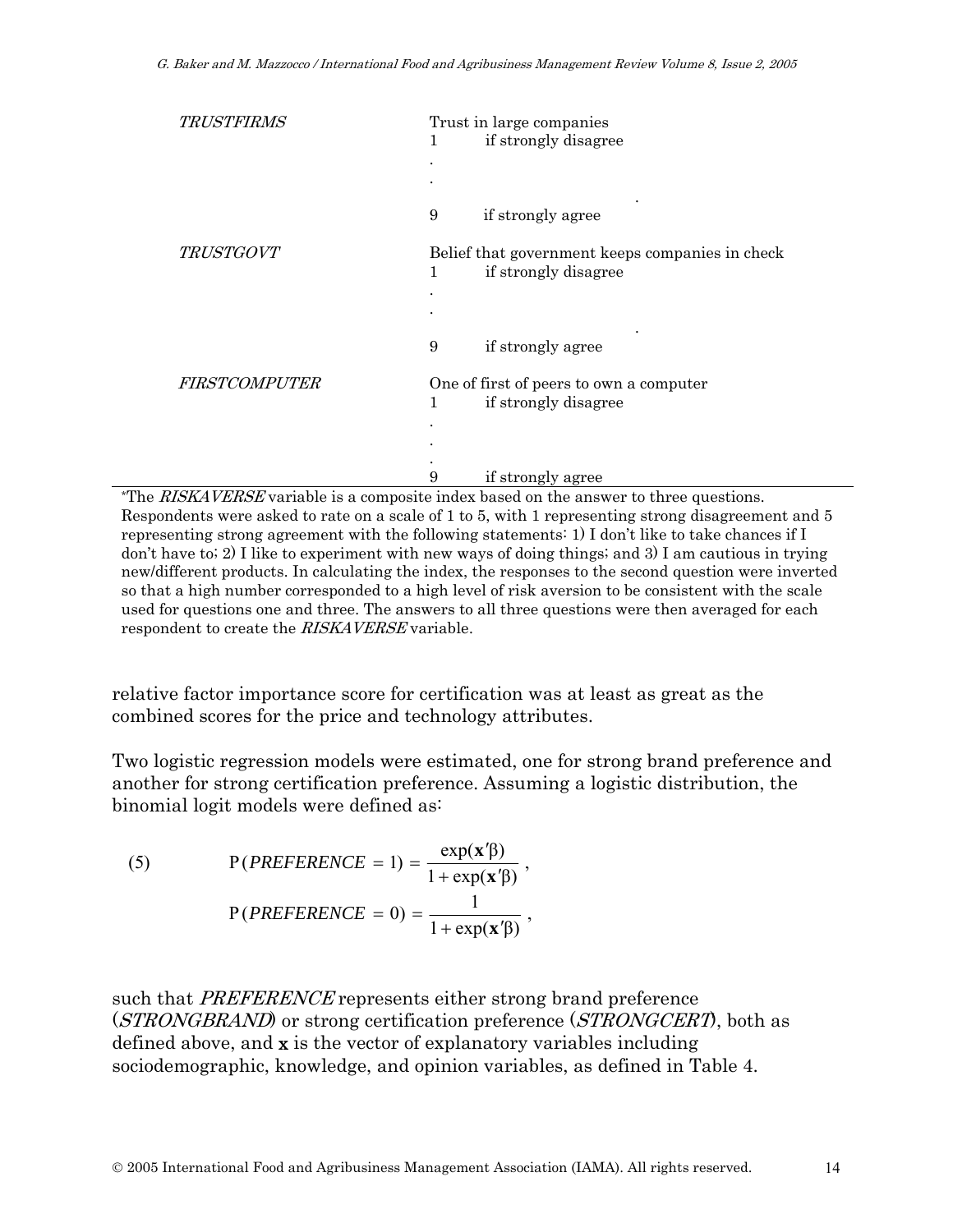|                            | <b>Brand Model</b> |             | <b>Government Certification Model</b> |             |
|----------------------------|--------------------|-------------|---------------------------------------|-------------|
| Variable                   | Coefficient        | Marginal    | Coefficient                           | Marginal    |
|                            | (Significance)     | Probability | (Significance)                        | Probability |
| <b>CONSTANT</b>            | 0.1829             |             | $-0.4449$                             |             |
|                            | (0.8855)           |             | (0.6619)                              |             |
| <b>GENDER</b>              | $-0.0377$          | $-0.0036$   | $-0.0954$                             | $-0.0047$   |
|                            | (0.9177)           |             | (0.7339)                              |             |
| AGE                        | $-0.0105$          | $-0.0016$   | $-0.0133$                             | $-0.0032$   |
|                            | (0.3103)           |             | (0.1334)                              |             |
| WHITE                      | $-0.8689$          | $-0.0807$   | 0.3872                                | 0.0220      |
|                            | $(0.0088)$ **      |             | (0.1906)                              |             |
| <b>CHILDHOME</b>           | $-0.7053$          | $-0.0636$   | $-0.2898$                             | $-0.0161$   |
|                            | (0.1069)           |             | (0.3552)                              |             |
| <b>EDUCATION</b>           | $-0.4804$          | $-0.0734$   | $-0.1657$                             | $-0.0397$   |
|                            | $(0.0012)$ **      |             | (0.1510)                              |             |
| <b>POPULATION</b>          | $-0.0861$          | $-0.0132$   | $-0.0155$                             | $-0.0037$   |
|                            | (0.6570)           |             | (0.9065)                              |             |
| PRIMEGROCERY               | $-0.5329$          | $-0.0507$   | 0.0984                                | 0.0050      |
|                            | (0.1842)           |             | (0.7467)                              |             |
| <b>GMOKNOWLEDGE</b>        | $-0.1508$          | $-0.0230$   | $-0.1386$                             | $-0.0332$   |
|                            | (0.4152)           |             | (0.3706)                              |             |
| <b>RISKAVERSE</b>          | 0.5517             | 0.0843      | 0.2643                                | 0.0633      |
|                            | $(0.0075)$ **      |             | $(0.0881)^{*}$                        |             |
| <b>TRUSTFIRMS</b>          | 0.1083             | 0.0166      | $-0.0539$                             | $-0.0129$   |
|                            | (0.2436)           |             | (0.4518)                              |             |
| <b>TRUSTGOVT</b>           | $-0.0015$          | $-0.0002$   | $0.2835**$                            | 0.0686      |
|                            | (0.9877)           |             | (0.0001)                              |             |
| <b>FIRSTCOMPUTER</b>       | 0.0979             | 0.0150      | $-0.0592$                             | $-0.0142$   |
|                            | (0.1138)           |             | (0.2364)                              |             |
| -2 Log Likelihood          | 258.1              |             | 360.2                                 |             |
| $\mathbf{X}^2$             | $39.9**$           |             |                                       | 28.9**      |
| <b>Correct Predictions</b> | 75.1%              |             | 68.0%                                 |             |

Table 5: Logit Models of Strong Brand and Strong Government Certification Preference

Note: A single and double asterisk indicate significance at the 10% and 1% levels of probability, respectively.

The analysis was performed using the SAS LOGISTIC procedure (SAS Institute, Inc.). Both models represent a reasonably good fit as indicated by the summary statistics in table 5. The brand and certification models correctly predicted 68.0% and 75.1% of the responses, respectively.

The results of the brand model indicate that three variables were statistically significant. Those individuals who were most risk averse, the least educated, and non-white were most likely to have a strong brand preference. For the government certification model, only two variables were statistically significant. Individuals who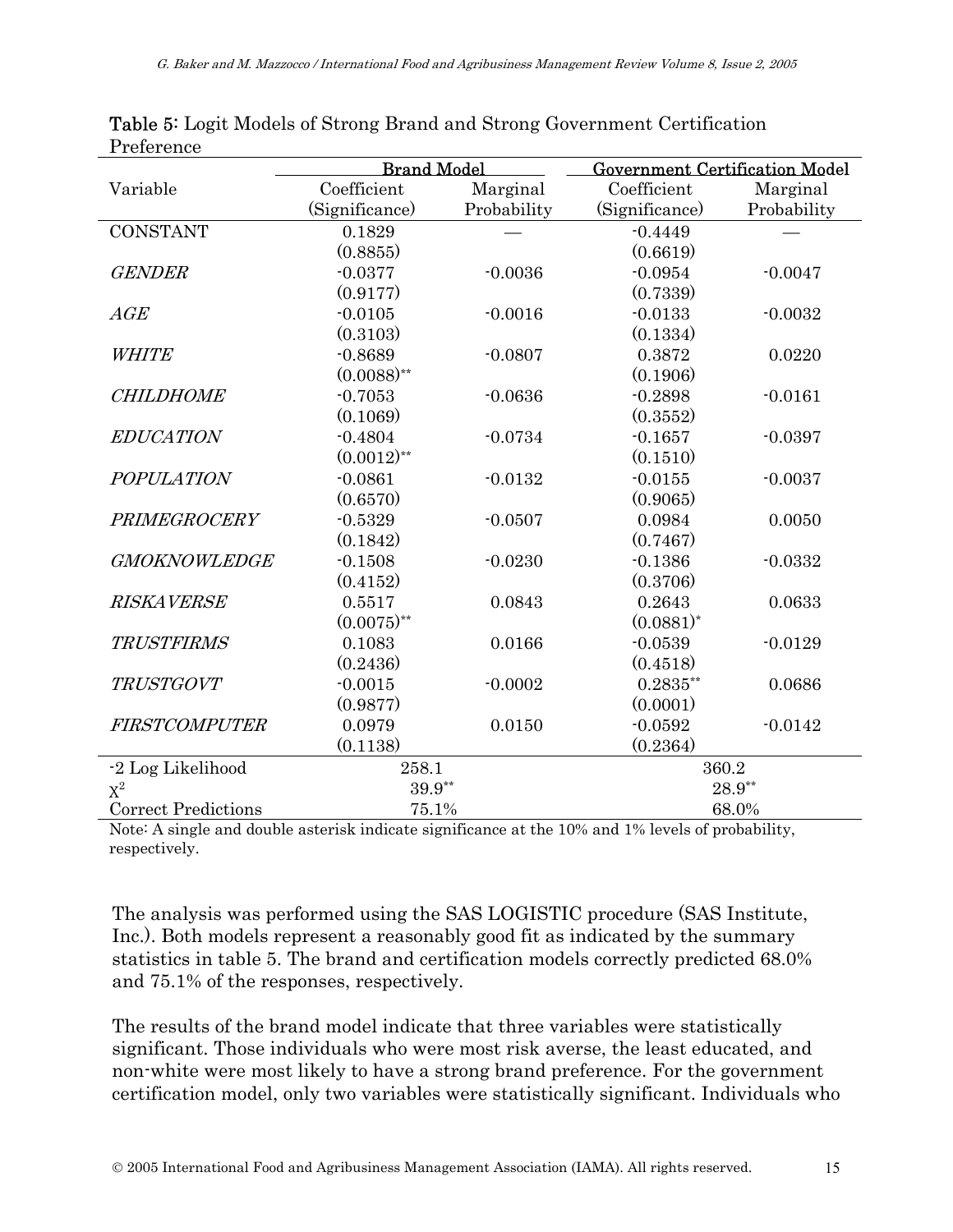were most risk averse and those who placed the most trust in government were most likely to have a strong preference for government certification.

### **Conclusions and Implications**

Addressing consumer concerns for the safety of GM food products is an important issue for consumers, government, and food producers. The results of this research provide insights into consumers' attitudes regarding GMO food products and the way they are regulated and marketed. One interesting result is the apparent paradox between the large number of respondents who had a negative perception of GMOs and the seeming lack of concern by the U.S. consuming public, particularly given the prevalence of food products containing GMOs. We do not believe that these findings are inconsistent. On the one hand, the tacit acceptance of GMOs by most U.S. consumers may reflect the routine purchase of food products that consumers believe are safe. These routine food purchases are made in the absence of specific information concerning the technology used to produce the products. On the other hand, respondents to our survey were given explicit information regarding the GMO content of the food product. It seems likely that such an explicit provision of information regarding the GMO content of a food could trigger a host of questions in consumers' minds, including the issue of product safety. This has implications for whether GMO food products should be labeled. While information on the GMO content of foods may be of interest to consumers, providing this information may cause consumers to question the safety of the food.

The primary objective of this research was to explore the effectiveness of branding and certification in addressing consumers' fears regarding GMOs. The results of the analysis clearly indicate that government certification of a GMO product would be more effective than marketing the product under a well-known brand name. This finding was confirmed by the analysis of both aggregate and individual results.

In the aggregate case, the penalties associated with the use of GMO technology were compared to the premiums associated with the use of a familiar brand and government certification in two separate models. In the government certification model, the government certification premium was more than sufficient to compensate for the penalty associated with a GM food product. However, in the brand model, the strength of a familiar brand was insufficient to offset consumers' fears of GMOs.

While aggregate results are indicative of general consumer preferences, purchasing decisions are not made in the aggregate. It is revealing to examine the preferences of individual consumers to determine the effectiveness of certification and branding in mitigating consumer concerns for GMOs. Once again, government certification was found to be more effective than branding. For a majority of respondents (54%) government certification was an effective means of signaling the safety of the GM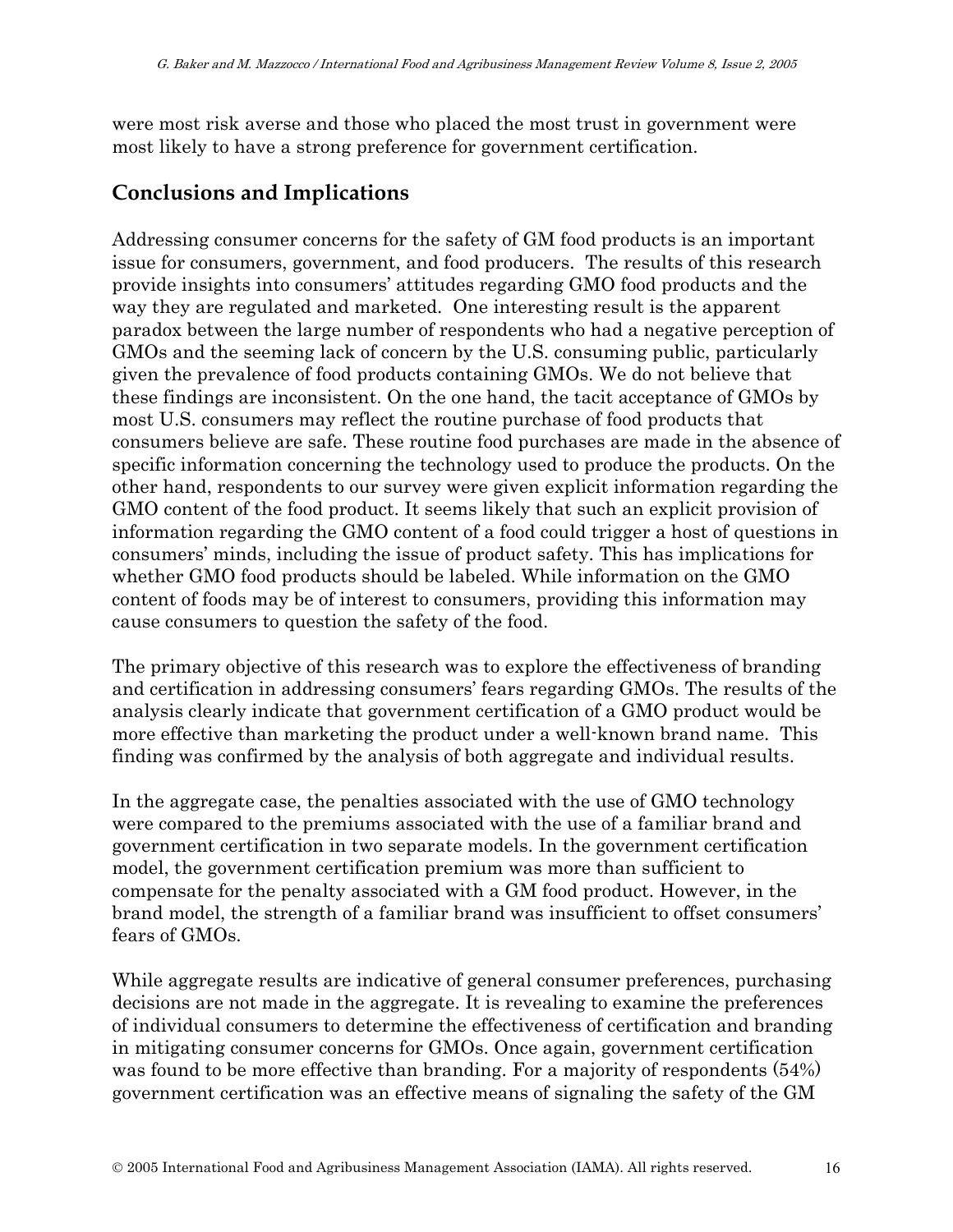food. Although the use of a familiar brand was less effective than government certification, a familiar brand was still sufficient to compensate for the negative impact of GMOs on consumer preferences for slightly over one-third of the sample  $(36\%)$ .

The finding that government certification is the preferred option for signaling GMO safety in the U.S. is consistent with the findings of Christensen, who, in a study of Utah consumers, directly compared consumer trust in government, private firms, and special interest groups in ensuring the safety of beef products. Consumers overwhelming chose government as the most trusted organization.

We speculate that our findings are due to the high level of confidence that most U.S. consumers have in the government agencies that are charged with protecting consumer health and safety. Agencies such as the FDA, USDA, and EPA do not have a financial stake in any particular product and enjoy a high level of consumer trust as protectors of public health and safety. On the other hand, companies are likely perceived as acting in their own best interest. They are primarily motivated by the pursuit of profit and may therefore be perceived as acting in the consumer interest only insofar as it satisfies their profit objective.

A secondary objective of this research was to explore the factors that influenced consumers' preferences for government certification and branding. The analysis indicated that those people who had the strongest preferences for certification and branding were also most averse to risk. This suggests that consumers may seek out mechanisms such as certification or branding as a way to mitigate the perceived risks associated with GMO food products. The results also hinted at the reason for respondents' preferences for government certification. Those consumers who most preferred government certification also had the highest level of trust in the government. These results provide insight into the effective use of programs designed to assure consumers that the food they consume is safe. The most successful programs are likely to be those that most effectively address consumers' concerns and are offered by entities in which consumers have a high level of trust.

In conclusion, government certification was shown to be a more effective tool than branding for addressing consumers' food safety concerns. However, both methods fell well short of assuring all consumers of the safety of GMOs. This indicates that a strategy that employs a single element, such as either branding or certification, may be inadequate to address the full range of consumers' concerns. Assuring consumers that GMO food products are safe may require a multi-pronged strategy including elements such as additional research, education, certification, and branding. Our results do not preclude the use of private branding as a strategy to signal the safety of GM food products. Slightly more than a third of the consumers in this study exhibited preferences indicating that a familiar brand was an effective way to offset their apprehensions regarding GM foods. The use of a familiar brand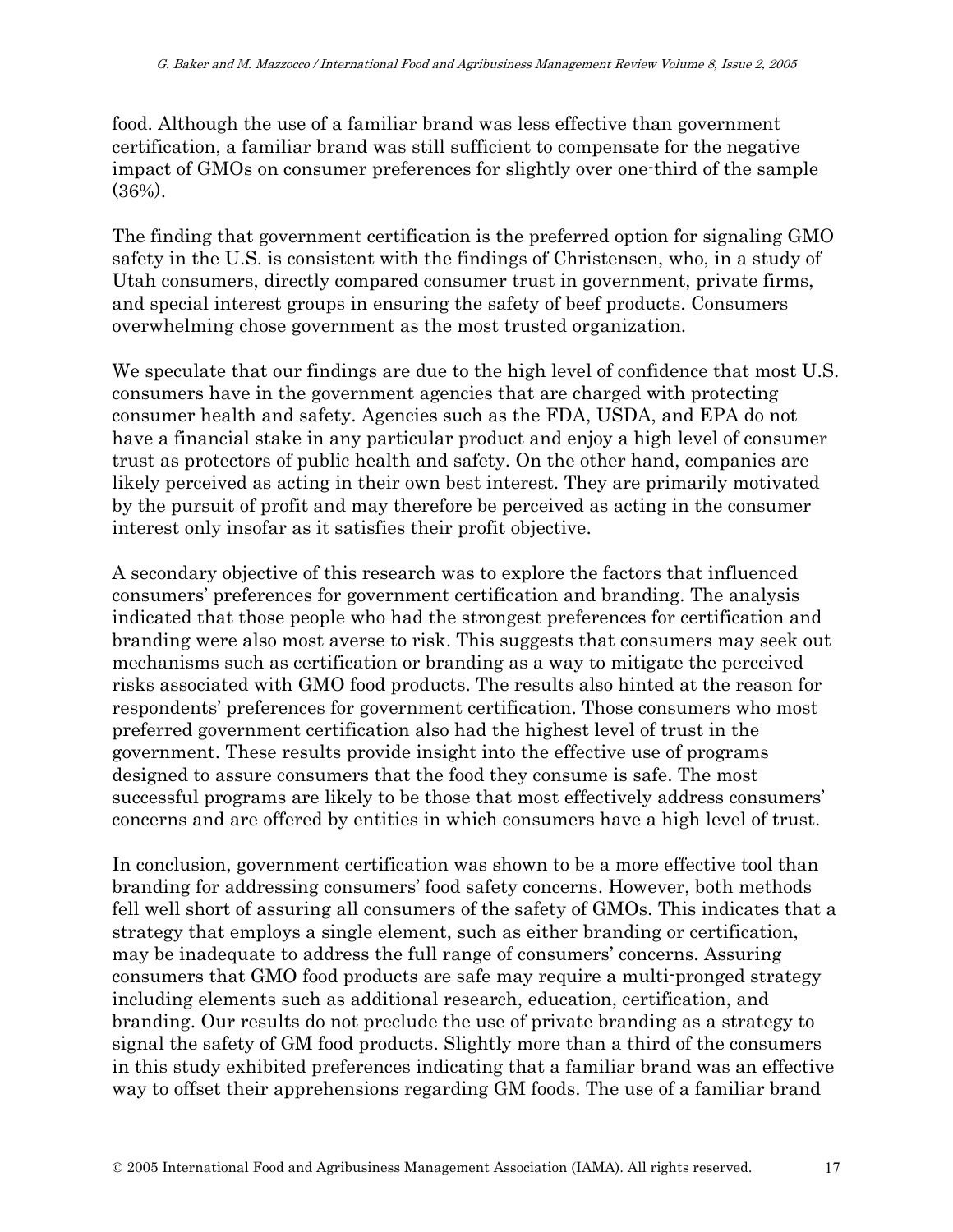may be an effective strategy for signaling product safety when no good alternative exits, such as government or third party certification. Branding may be particularly effective when coupled with a beneficial GM trait such as enhanced nutrition, longer shelf life, or a distinctive flavor. However, government sponsored certification, whether voluntary or mandatory, would likely be a better alternative than marketing GMOs under a company brand name if the safety of GMO products becomes a major consumer issue. Such a strategy may also help protect a company's brand name by providing independent verification of the safety of foods sold under its brand.

### **Acknowledgements**

Funding for this research was provided by the Food and Agribusiness Management Program, University of Illinois and the Food and Agribusiness Institute and Leavey School of Business, Santa Clara University. We are grateful for the helpful comments of an anonymous reviewer.

### **References**

- Anderson, J. L. and S. U. Bettencourt. "A Conjoint Approach to Model Product Preferences: The New England Market for Fresh and Frozen Salmon." Marine Resource Economics. 8(1993): 31-49.
- Baker. G. A. "Consumer Preferences for Food Safety Attributes in Fresh Apples: Market Segments, Consumer Characteristics, and Marketing Opportunities." Journal of Agricultural and Resource Economics. 24(July 1999) 80-97.
- Baker. G. A. and T. A. Burnham. "Consumer Response to Genetically Modified Foods: Market Segment Analysis and Implications for Producers and Policy Makers." *Journal of Agricultural and Resource Economics.* 26(July 2001) 387-403.
- Caswell, J. A. "How Labeling of Safety and Process Attributes Affects Markets for Food." Agricultural and Resource Economics Review. 27(October 1998): 151- 158.
- Caswell, J. A. and E. M. Mojduszka. "Using Informational Labeling to Influence the Market for Quality in Food." American Journal of Agricultural Economics Review. 78(December 1996): 1248-1253.
- Christensen, B.J. "Consumer Preferences for Public and Private Sector Certifications of Beef Products in the United States and United Kingdom." M.B.A. Thesis. Royal Agricultural College in cooperation with Utah State University, Logan, Utah, 2003.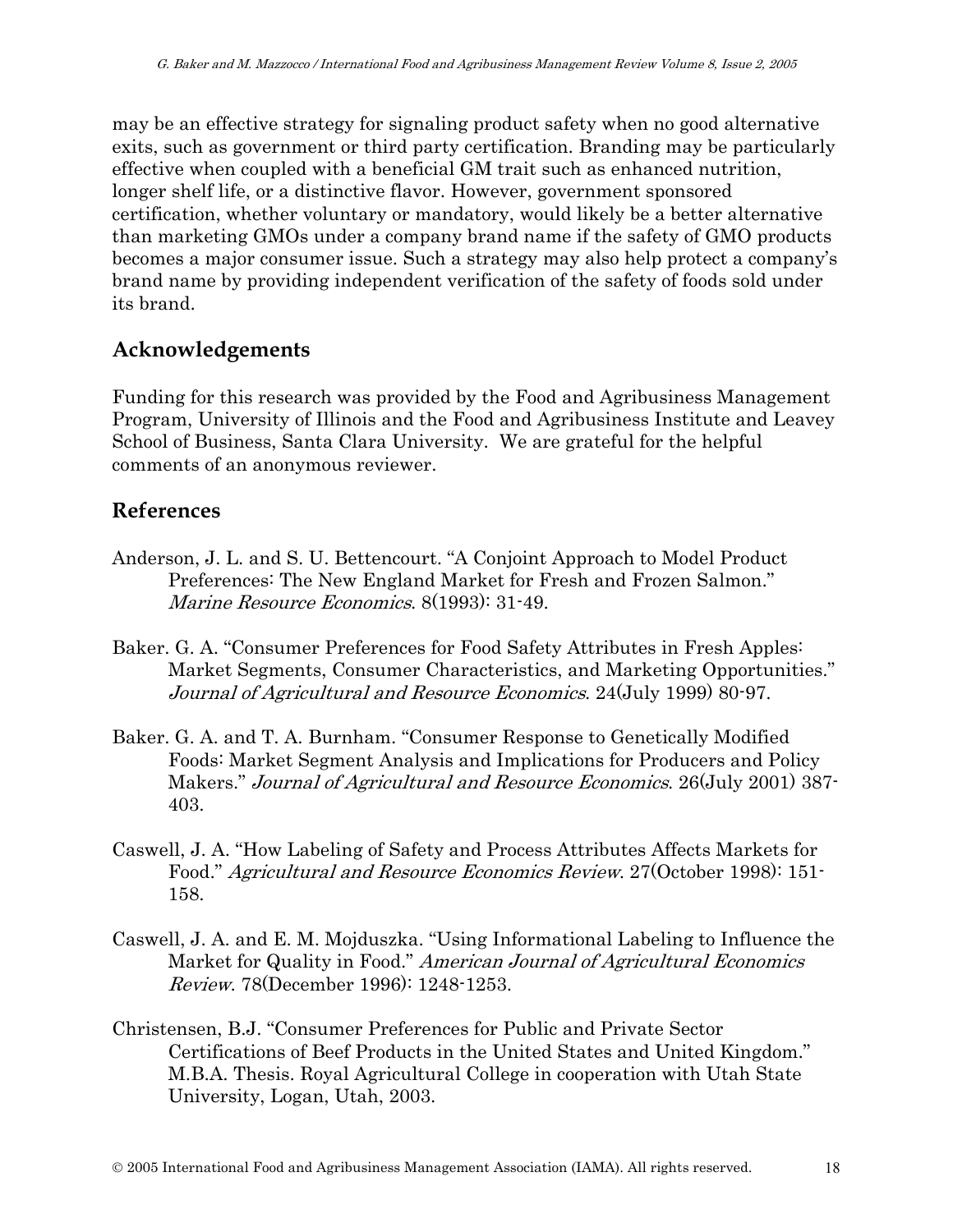- Darby M. R.and E. Karni. "Free Competition and the Optimal Amount of Fraud." Journal of Consumer Policy. 16(1973): 67-88.
- Hair. J. F., Jr., R. E. Anderson, R. L. Tatham, and W. C. Black. *Multivariate Data* Analysis, 3rd ed. New York: Macmillan Publishing Co., 1992.
- Huffman, W., M. Rousu, J.F. Shogren, A. Tegene. Should the United States Regulate Mandatory Labeling for Genetically Modified Foods. Working Paper #02013, Department of Economics, Iowa State University, Ames, Iowa, October 2002.
- IFIC. "U.S. Attitudes Toward Food Biotechnology." IFIC International Food Information Council Foundation. Sept. 23, 2003. Online. Avaliable at: http://ific.org/proactive/newsroom/release.vtml?id=19981.
- Louviere, J. J., D. A. Hensher, and J. D. Swait. *Stated Choice Methods: Analysis* and Application. Cambridge, U.K.: Cambridge University Press, 2000.
- McCluskey, J.J., K.M. Grimsrud, H. Ouchi, and T.I. Wahl, 2003. "Consumer Response to Genetically Modified Food Products in Japan." Agricultural and Resource Economics Review 32(October 2003): 222-231.
- Moore, J. A. "More than a Food Fight." *Issues in Science and Technology*. National Academy of Sciences. 17(Summer 2001): 31-36.
- Nelson, P. "Information and Consumer Behavior." Journal of Political Economy. 78(1970): 311-329.
- Noussair, C., S. Robin, and Bernard Ruffieux. "Do Consumers Not Care about Biotech Foods or Do They Just Not Read the Labels?" Economic Letters, 75(2002): 47-53.
- Roosen, J., J.L. Lusk, and J.A. Fox, "Consumer Demand for and Attitudes Toward Alternative Beef Labeling Strategies in France, Germany, and the UK." Agribusiness, 19(Winter 2003): 77-90.
- SAS Institute Inc. SAS/STAT User's Guide, Version 6, 4th ed. Vols 1 and 2. Cary, NC: SAS Institute Inc., 1989.
- U.S. Department of Agriculture, National Agricultural Statistics Service. Prospective Plantings Report. USDA/NASS, Washington DC, March 31, 2000.